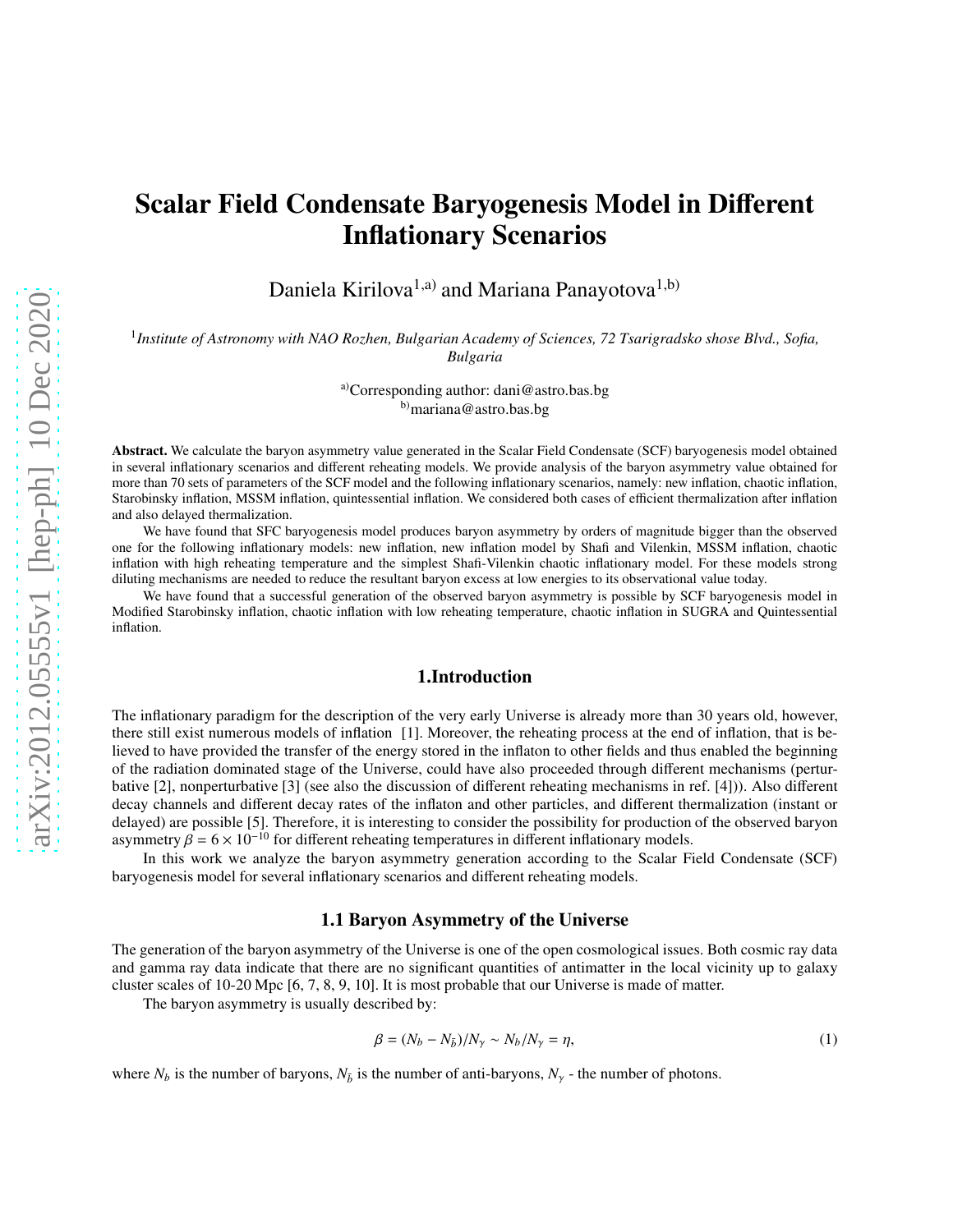The baryon-to-photon ratio  $\eta$  is precisely measured today, namely:

$$
\eta \sim 6 \times 10^{-10},\tag{2}
$$

the best baryometers being BBN and CMB measurements. Among the light elements produced during BBN Deuterium is the most sensitive to  $\eta$ , thus the most precisely obtained  $\eta$ , based on BBN theory and D observations is [11]:

$$
\eta_D = 6 \pm 0.3 \times 10^{-10}
$$
 at 95% C.L.

The CMB anisotropy data measures  $\eta$  with comparative accuracy, namely (see ref.[12]):

$$
\eta_{CMB} = 6.11 \pm 0.04 \times 10^{-10}
$$
 at 68% C.L.

Though these independent measurements correspond to quite different epochs, namely BBN proceeds at  $z \sim 10^9$ , while CMB to *z* ∼ 1000 they are in excellent agreement, t.e. there was no change in this ratio between the two epochs.

At present there exist many baryogenesis models, which successfully generate this number at quite different epochs, in the wide range between the end of inflation and before BBN. Just to mention the most popular ones: GUT baryogenesis [13, 14], SUSSY baryogenesis, baryogenesis through leptogenesis [15], Afleck and Dine baryogenesis [16], Scalar Field Condensate baryogenesis (SFC) [2, 17], etc.

In the next section we provide a short description of the SFC baryogenesis model. In the third section we present our results for the calculated baryon asymmetry  $\beta$  in different inflationary scenarios and different reheating models. In the conclusion we list the main results and present a short discussion.

#### 2. SFC short description

First ideas on SFC baryogenesis model and analytical construction of that model were presented in refs. [2, 17]. In following publications an inhomogeneous SFC baryogenesis model was explored semi-analytically, and was applied to explain the very large scale structure in the universe and the quasi-periodicity found at very large scales with typical period of 128 *h*<sup>-2</sup> Mpc [18, 19, 20]. Since first analytical considerations [2] it is known that particle creation processes play important role for the determination of the baryon asymmetry generation in that model. Recently, more precise numerical account for particle creation processes and their role in SFC baryogenesis was provided in refs. [21, 22, 23]. According to SCF baryogenesis model at the inflationary stage there existed the inflaton  $\psi$  and a complex scalar field  $\varphi$ , carrying baryon charge. During inflation, as a result of the rise of quantum fluctuations of  $\varphi$ , a condensate  $\langle \varphi \rangle \neq 0$ with a nonzero baryon charge *B* is formed [24, 25, 26]. *B* is not conserved at large  $\varphi$  due to the presence of B non-conserving (BV) self-interaction terms in the potential  $V(\varphi)$ .

The equation of motion of  $\varphi$  is:

$$
\ddot{\varphi} + 3H\dot{\varphi} + \frac{1}{4}\Gamma_{\varphi}\dot{\varphi} + U'_{\varphi} = 0,
$$
\n(3)

where  $a(t)$  is the scale factor, *H* is the Hubble parameter  $H = \dot{a}/a$ .  $\Gamma_{\varphi} = \alpha \Omega$  is the rate of particle creation,  $\Omega = 2\pi/T$ , where T is the period of the field oscillations. The analytically estimated value:  $\Omega_0 = \lambda^{1/2} \varphi_0$ , is used as an initial condition of the frequency.

$$
B = -i(\varphi'^*\varphi - \varphi'\varphi^*)\tag{4}
$$

The potential is chosen of the form:

$$
U(\varphi) = m^2 \varphi^2 + \frac{\lambda_1}{2} |\varphi|^4 + \frac{\lambda_2}{4} (\varphi^4 + \varphi^{*4}) + \frac{\lambda_3}{4} |\varphi|^2 (\varphi^2 + \varphi^{*2}).
$$
 (5)

The following natural assumptions are made: the mass parameters of the potential are small in comparison with the Hubble parameter during inflation  $m \ll H$ , the self-coupling constants  $\lambda_i$  are of the order of the gauge coupling constant  $\alpha$  and  $m$  is in the range  $10^2 - 10^4$  GeV. The energy density of  $\varphi$  at the inflationary stage is of the order  $H_I^4$ , hence

$$
\varphi_o^{max} \sim H_I \lambda^{-1/4}, \quad \dot{\varphi}_o = (H_I)^2, \quad B_0 = H_I^3.
$$
 (6)

At the end of inflationary stage  $\varphi$  starts to oscillate around its equilibrium and its amplitude decreases due to the Universe expansion and the particle creation processes, resultant from the coupling of the scalar field to fermions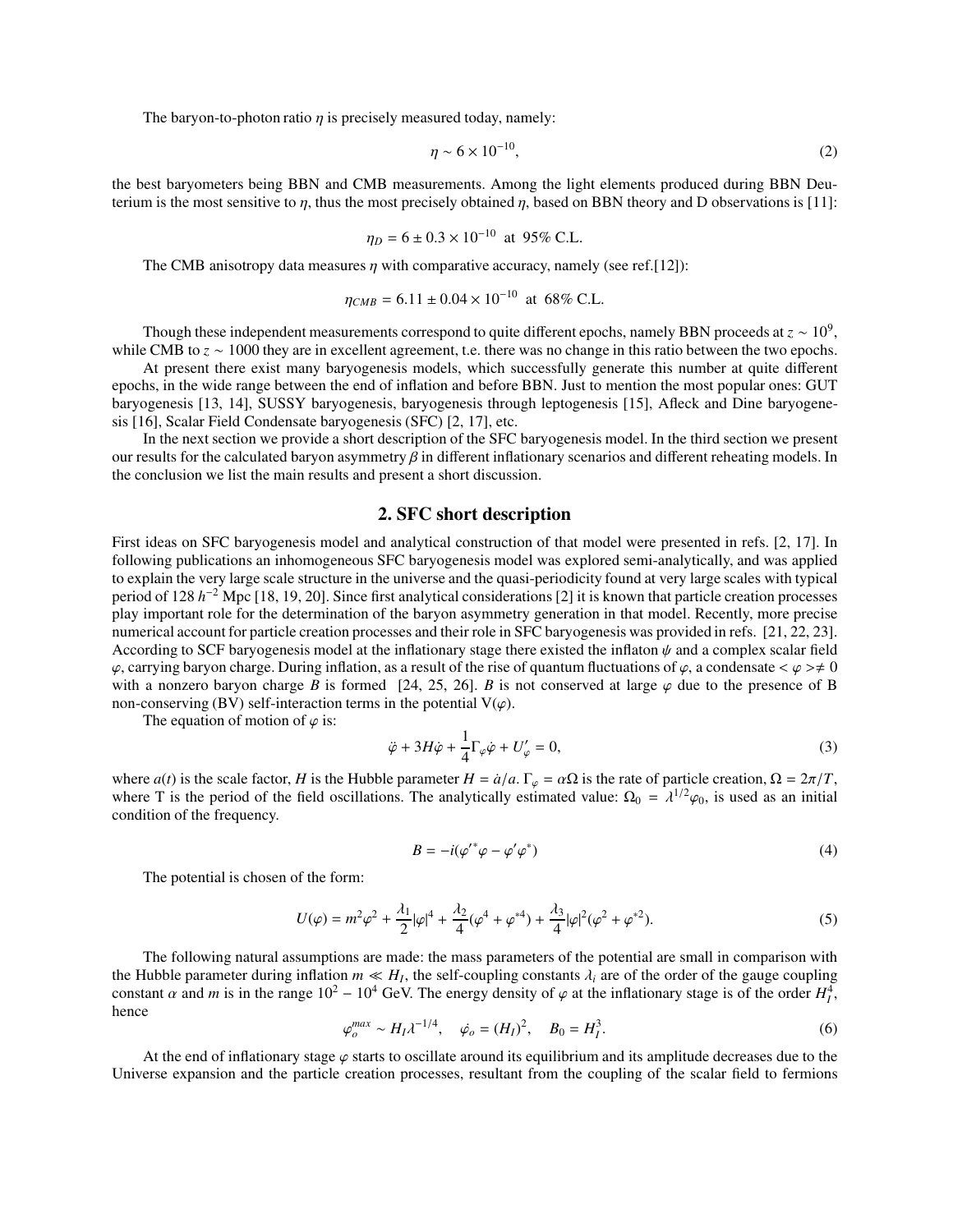$g\phi f_1 f_2$ , where  $g^2/4\pi = \alpha_{GUT}$ . In SFC baryogenesis model *B*, contained in the condensate, can be considerably reduced due to particle creation at the BV stage [17, 27]. Therefore, at the high energy stage, where baryon violation is considerable,  $B$ , contained in  $\varphi$  condensate, is reduced due to particle production.

Here we provide numerical account for the particle creation processes of  $\varphi$ .

BV becomes negligible at small  $\varphi$ . *B* which survives until B-conservation epoch  $t_B$ , is transferred to fermions and the excess of matter is produced.

We have provided numerical analysis [27, 28, 21, 22] of the evolution of  $\varphi(t) = x+iy$  and  $B(t)$  from the inflationary stage until *tB*. We developed a computer program in Fortran 77 using Runge-Kutta 4th order method. The system of ordinary differential equations, corresponding to the equation of motion for the real and imaginary part of  $\varphi$  and B contained in it was solved calculating  $\Omega$  at each step. The numerical analysis included around 100 sets of parameters in their natural ranges of values:  $\alpha = 10^{-3} - 5 \times 10^{-2}$ ,  $H_I = 10^7 - 10^{12}$  GeV,  $m = 100 - 1000$  GeV,  $\lambda_1 = 10^{-3} - 5 \times 10^{-2}$ ,  $\lambda_{2,3} = 10^{-4} - 5 \times 10^{-2}$ . All considered in our calculations *H<sub>I</sub>* values are in agreement with the observational constraint from Planck data, namely:  $H_I < 3.710^{-5} M_{Pl}/(8\pi)^{1/2}$ .

For each set of SFC baryogenesis model parameters we have calculated the final B contained in the condensate  $\varphi(t)$  before its decay. The dependence of the produced B on the parameters of the models (namely *m*,  $H_I$ ,  $\lambda_i$  and  $\alpha$ ) were revealed.

The produced baryon asymmetry  $\beta = (N_b - N_{\bar{b}})/N_{\gamma}$  in SFC baryogenesis model depends on the generated baryon excess *B*, the reheating temperature of the Universe  $T_R$  and the value of the Hubble parameter at the end of inflation *HI* . Namely:

$$
\beta \sim N_B/T_R^3 \sim BT_R/H_I. \tag{7}
$$

 $T_R$  and  $H_I$  values depend on the kind of inflation and reheating.

Hence, in the present work we calculated the baryon asymmetry of the Universe produced in the SFC baryogenesis model using the available results on B for all studied range of model's parameters from ref. [22] and considered different models of inflation and reheating. In the next section we present the results of our analysis for the generated baryon asymmetry  $\beta$  in several inflationary models and different reheating scenarios.

## 3.Baryon Asymmetry in Different Inflationary Models

### 3.1.Notes on Inflation and Reheating

The idea of an exponential inflationary stage in the early evolution of the Universe has been established as an extension to the standard cosmological model in order to resolve several conceptional problems of the standard cosmological model, among which homogeneity, isotropy, flatness of the Universe and the predicted over abundance of magnetic monopoles.

Now there exist hundreds models of inflation (see for example the Encyclopaedia Inflationaris collection [29]). Recently the inflation models were probed by the Planck data. Planck 2013, 2015, and 2018 releases have put strong constraints on several types of inflationary models.

Chronologically, the first realistic inflationary model was created by Starobinsky in 1980 [30]. The Starobinsky  $R<sup>2</sup>$  inflation model has a potential as follows:

$$
V(\psi) = \Lambda^4 \left( 1 - e^{-\sqrt{2/3}\psi/M_{\rm pl}} \right)^2
$$
 (8)

The model is in a good agreement with Planck18 data.

In 1981 Linde [31] and Albrecht and Steinhardt [32] independently proposed a *new inflation* or slow-roll inflation model, where inflation occurred by a scalar field rolling down a potential energy hill, instead of tunneling out of a false vacuum state, as in ref. [33].

In 1983 the *chaotic inflationary model* was proposed, which does not require an initial state of thermal equilibrium, supercooling and tunneling from the false vacuum. This class of inflationary models has a single monomial potential [34]:

$$
V(\psi) = \lambda M_{\rm pl}^4 \left(\frac{\psi}{M_{\rm pl}}\right)^p \,, \tag{9}
$$

where inflation occurs at  $\psi > M_{pl}$ . Planck18 data disfavors potentials with  $p \ge 2$  but models with simple linear potentials  $p = 1$  or  $p = 2/3$  and fractional power monomials are more compatible.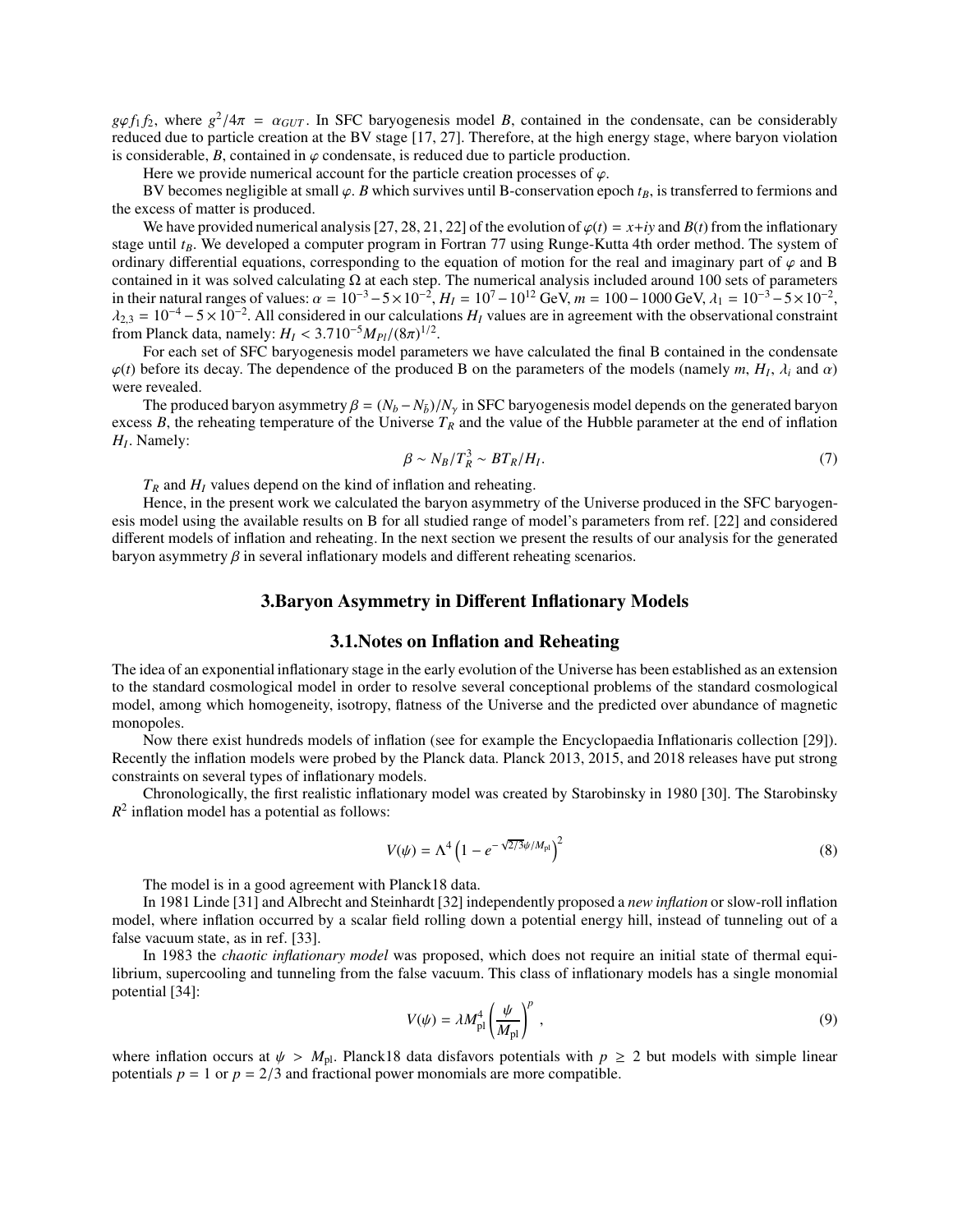Other popular inflationary model is the model of *quintessential inflation* of Peebles and Vilenkin [35], which provides a unified description for both the inflationary stage and the current acceleration stage of the Universe using a single scalar field potential:

$$
V = \lambda(\psi^4 + M^4), \quad \psi < 0,\tag{10}
$$

$$
V = \frac{\lambda M^8}{\psi^4 + M^4}, \quad \psi \ge 0.
$$
\n<sup>(11)</sup>

At  $-\psi \gg M$  this is a "chaotic" inflation potential [34], at  $\psi \gg M$  it is a "quintessence" form,  $\lambda = 1 \times 10^{-14}$ . Some model improvements were proposed lately to obtain agreement with the recent Planck18 observational data [36].

Planck CMB anisotropy measurements [37] put constraints on inflationary models.

We have considered here the following inflationary models: the new inflation [31, 32], Shafi-Vilenkin model of new inflation, chaotic inflation [34, 38], Shafi-Vilenkin model of chaotic inflation, chaotic inflation in SUGRA, Starobinsky inflation [39], MSSM inflation and quintessential inflation.

Besides the great variety of inflationary models, there exist also different possibilities for reheating realizations after inflation. During reheating the inflaton energy is transferred to other dynamical degrees of freedom, which results in radiation dominated stage of the Universe. However, there exist different reheating mechanisms [40]. The resultant  $T_R$  depends on the way reheating proceeds: namely reheating by perturbative decay of the inflaton  $\psi$  and by nonperturbative decay of the inflaton  $\psi$ , it depends also on the inflaton decay rate, on the spectrum of inflaton decay particles, on the thermalization after inflation (instantaneous or delayed) reheating, etc. [41].

There exist CMB and BBN constraints on the inflationary reheating temperature. Reheating should proceed before BBN and  $T_R > 5$  MeV, so that low reheating temperature would not effect strongly the properties of neutrino and consequently BBN He production and CMB [42, 43].

On the other hand, reheating should proceed at low enough energy so that GUT symmetry is not restored and thus monopole problem is evaded. Besides in SUSY models in order to avoid gravitino overproduction, which can destroy BBN predictions the reheating temperature should be  $T_R < 10^7 - 10^9$  GeV. This is a constraint in case gravitinos are in the mass range (100 GeV - 1 TeV) [44]. When gravitino mass is  $> 10$  TeV, another constraint holds:  $T_R < 10^{11}$ GeV, following from the constraints on gravitino number from overclosure bound [45].

In the 90ies of the previous century the preheating by perturbative decay of the inflaton  $\psi$  into fermions was considered. See the pioneer works of refs. [2, 46]. Reheating takes place when *H* drops to the value of Γ, the total decay rate of the inflaton, and inflaton decay becomes effective. Using the Friedmann equation and assuming an *instantaneous* conversion of the inflaton energy at the end of inflation into radiation  $\rho_r = g_* \pi^2 / 30T^4 = \rho_\psi$  and *fast thermalization*, the reheating temperature is given by:

$$
T_R = (90/8\pi^3 g_*)^{1/4} (M_{Pl} H)^{1/2}.
$$
\n(12)

Reheating completes when *H* becomes less than Γ/2. Then an upper bound is obtained for  $\Gamma = 2H$  in case of efficient thermalization, namely:

$$
T_R = (90/32\pi^3 g_*)^{1/4} (M_{Pl} \Gamma)^{1/2},\tag{13}
$$

where  $g_*$  is of the order 10<sup>2</sup>,  $T_R \sim 0.1 (M_{Pl} \Gamma)^{1/2}$ . Then the typical  $T_R$  is less than 10<sup>9</sup> GeV [47, 48].

However,  $\psi$  may decay into other bosons due to broad resonance [47, 48, 49]. In this case  $T_R$  may be ~ 10<sup>12</sup> GeV, i.e. much higher than  $T_R$  estimated in eq.13. Non-perturbative preheating was discussed for example in refs. [50, 51, 52, 53].

On the other hand, *T<sup>R</sup>* may be much smaller than these estimations in case of *slow thermalization* when local thermodynamical equilibrium is not reached until the beginning of the RD epoch. This is usually the case for small inflaton couplings and very big inflaton masses. The conditions for efficient or inefficient thermalization were discussed in ref. [5].

Thus, there is a large range of the allowed values of  $T_R$ . We have used in our analysis  $T_R$  in the range  $[10^5, 10^{14}]$ GeV.

## 3.2 Baryon Asymmetry in Different Inflationary Models - Results

Here we present our results of the baryon asymmetry value calculated for different reheating possibilities and different inflationary scenarios. First consideration of SFC baryogenesis model in different inflationary scenarios and preliminary results were reported in ref. [54, 55]. In the present work we considered all *B*-excess values in the whole range of studied parameter sets of the SFC baryogenesis model.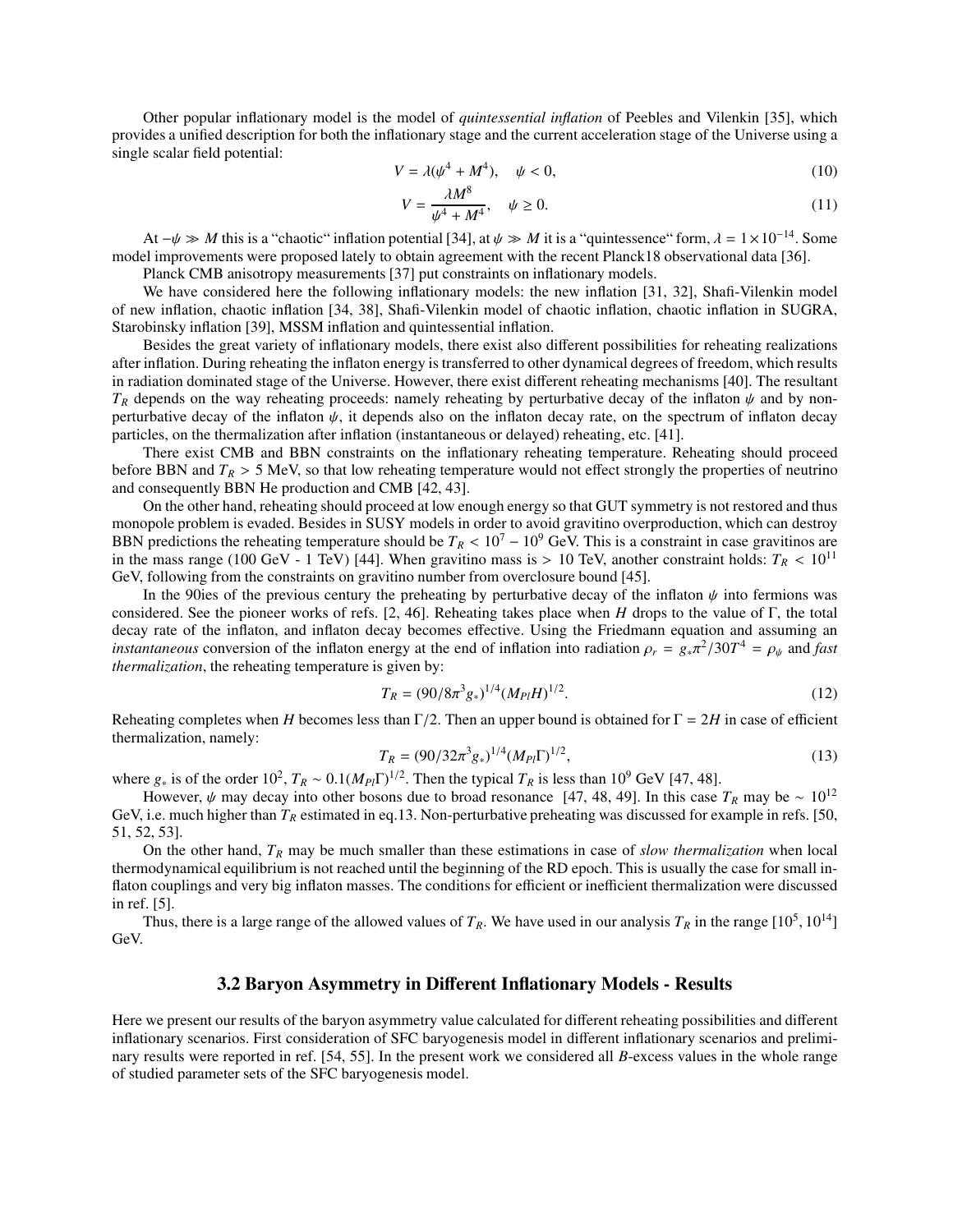The results of our analysis on the calculated  $\beta$  for certain  $T_R$  values corresponding to different inflationary scenarios and different types of thermalization are presented below:

#### 3.2.1 Inflationary models with overproduction of baryon asymmetry

In case of *new inflation* [56, 32] for  $H_I = 10^{10}$  GeV and  $T_R = 10^{14}$  GeV we have found that the calculated baryon asymmetry for all sets of model's parameters is several orders of magnitudes bigger than the observational value β*obs*. (The same holds if one varies  $H_I$  within the range  $[5 \times 10^9, 5 \times 10^{10}]$  GeV.)

In the new inflation model by Shafi and Vilenkin [57] for  $H_I = 3 \times 10^9$  GeV and  $T_R = 3 \times 10^7$  GeV, the calculated baryon asymmetry again is much bigger than  $\beta_{obs}$ , namely  $\beta > 10^{-7}$ . (We have calculated  $\beta$  for all sets of the SFC model parameters and for  $H_I$  in the range  $[10^8 - 10^{10}]$  GeV.)

In case of *chaotic inflation*, for *H<sub>I</sub>* ∈ [10<sup>11</sup>, 10<sup>12</sup>] GeV, and  $T_R$  < 3 × 10<sup>14</sup> GeV, namely we have used  $T_R$  ∈ [ $10^{12}$ ,  $10^{14}$ ] GeV, the calculated asymmetry is  $\beta > 10^{-5}$ .

For the simplest Shafi-Vilenkin model in chaotic inflation  $T_R = 10^{12} - 10^{13}$  GeV again  $\beta > 10^{-7}$ . We have provided the analysis for  $H_I \in [5 \times 10^9, 10^{12}]$  GeV.

However, depending on the inflaton decay rate, decay channels, couplings,  $T_R$  may be lower, namely  $T_R \in$  $[10^8, 10^{11}]$  GeV.  $T_R$  may be lower, thus allowing successful baryogenesis in these chaotic inflationary models, i.e. even in case of big  $H_I \sim 10^{12}$  GeV  $\beta_{obs}$  can be obtained (as will be discussed in the next subsection).

In MSSM inflation model [60, 61] with  $H_I = 1$  GeV,  $T_R = 2 \times 10^8$  GeV, SCF baryogenesis model does not work, β >> β*obs*. This inflationary model also has severe problems with gravitino overproduction, violating BBN and observed DM abundance.

#### 3.2.1 Inflationary models with successful production of the observed baryon asymmetry

We have used the values of  $T_R$  and  $m_\psi$  for  $\alpha_\psi = 10^{-11}$  from ref. [5] to calculate the baryon asymmetry for the different cases, different  $T_R$ .(Assuming  $\Gamma = \alpha_{\psi} m_{\psi}$  the authors have calculated  $T_R(m_{\psi})$  from ref. [58] for different  $\alpha_{\psi}$  and for delayed and efficient thermalization.)

In case of *efficient thermalization* we have found that the production of the observed value of  $\beta$  is possible for  $H_I = 10^{12}$  GeV,  $T_R = 6.2 \times 10^9$  GeV and specific sets of SFC model's parameters, namely:  $\lambda_1 = 5 \times 10^{-2}$ ,  $\alpha$  ∈ [3 × 10<sup>-2</sup>, 5 × 10<sup>-2</sup>],  $\lambda_2 = \lambda_3$  ∈ [10<sup>-3</sup>, 10<sup>-2</sup>],  $m = 350$  GeV. For  $H_I = 10^{11}$  GeV and  $T_R = 1.9 \times 10^9$  GeV the production of the observed value of  $\beta$  is possible when  $\lambda_1 = \alpha = 5 \times 10^{-2}$ ,  $\lambda_2 = \lambda_3 = 10^{-2}$  and  $m = 100$ , 200 and 350 GeV.

In case of *delayed thermalization* there appear possibilities for the production of  $\beta_{obs}$ , corresponding to  $H_I = 10^{12}$ GeV,  $T_R = 4.5 \times 10^8$  GeV and several different sets of model's parameters in the following ranges  $\lambda_1 \in [5 \times 10^{-2}, 10^{-2}]$ ;  $\alpha \in [5 \times 10^{-2}, 10^{-2}], \lambda_2 = \lambda_3 = 10^{-3}$  and  $m = 350 - 500$  GeV. It could be easily seen that the strongest influence comes from  $\alpha$  parameter of the model and then from *m*. For fine tuning  $\lambda_1$  can be used and then  $\lambda_2 = \lambda_3$  parameters of the SCF model. (We have studied  $H_I$  in the range  $[10^7 - 10^{12}]$  GeV.)

In case of modified *Starobinsky inflation* [30]  $T_R = 0.1(\Gamma M_{Pl})^{1/2} = 10^9$  GeV,  $H_I = 10^{11}$  GeV, successful baryogenesis is possible for the efficient thermalization as well. Namely  $\beta = \beta_{obs}$  was found possible for several sets of model's parameters. (We have studied  $H_I$  in the range  $[5 \times 10^6, 10^{12}]$  GeV.) For the simplest extension of the Starobinsky inflation see ref. [59].

For monomial potential of eqn. 8 we have calculated  $\beta$  for  $p = 2/3$  and  $T_R \in [10^8, 10^{11}]$  GeV. For  $T_R = 10^9$  GeV and  $H_I \sim 10^{11}$  GeV  $\beta_{obs}$  can be produced.

For *chaotic inflation in SUGRA* [62]  $T_R > 10^9$  GeV it is possible to generate  $\beta_{obs}$ .

In *quintessential inflation* with  $T_R = 2 \times 10^5$  GeV and decay into massless particles, the production of the baryon asymmetry value is successful for  $H_I = 10^{12}$  GeV and several sets of SCF model parameters as well. When  $m = 350$  GeV, the favored value of  $\alpha$  parameter is  $\alpha = 10^{-3}$  with wider range of  $\lambda_1 \in [10^{-3}, 5 \times 10^{-2}]$  and  $\lambda_2 = \lambda_3 \in [10^{-3}, 5 \times 10^{-2}]$  $[10^{-4}, 5 \times 10^{-3}]$ . Again, strong dependance of  $\alpha$  parameter may be mentioned since  $\alpha$  reflects on the time of the scalar field decay and therefore it has influence on the baryon excess and baryon asymmetry values.

The particular parameters sets of the SCF baryogenesis model and the inflationary models and the types of thermalization, for which successful production of the baryon asymmetry close to its observational value is possible, are listed in the table.

As it can be seen from the Table 1 in case of Starobinsky and chaotic inflationary scenarios with successful production of the baryon asymmetry value for  $T_R \in [4.5 \times 10^8, 6.2 \times 10^9]$  GeV and  $H_I \in [10^{11}, 10^{12}]$ , the SFC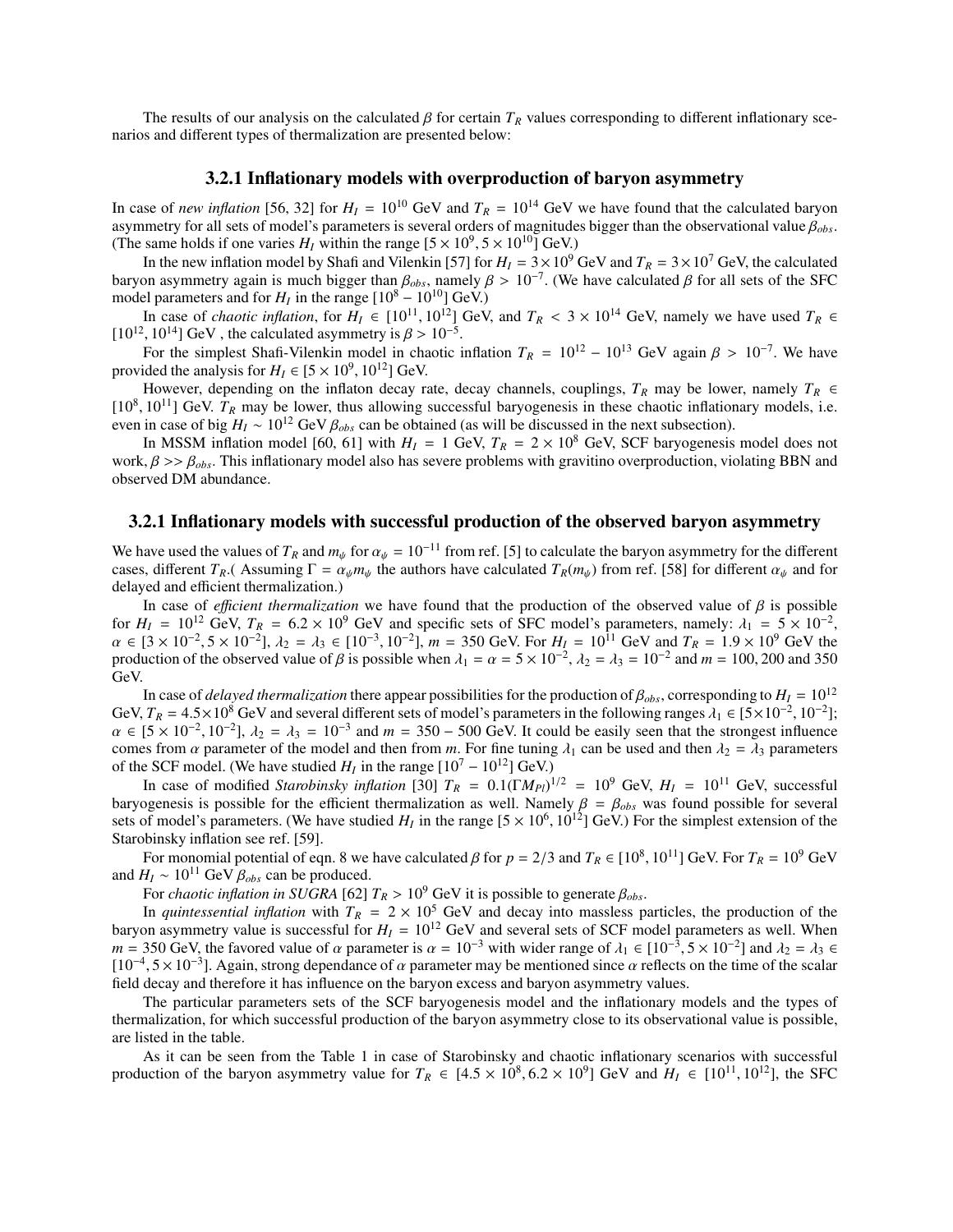| Starobinsky Inflation                        | $H_I = 10^{11}$ GeV; $T_R = 10^9$<br>GeV            | $\lambda_1 = \alpha = 5 \times 10^{-2}$<br>$\lambda_2 = \lambda_3 = 10^{-2}$ , $m = 100$<br>GeV, $\beta = 9.3 \times 10^{-10}$                           |                                                                                                                                  |
|----------------------------------------------|-----------------------------------------------------|----------------------------------------------------------------------------------------------------------------------------------------------------------|----------------------------------------------------------------------------------------------------------------------------------|
|                                              | $H_I = 10^{12}$ GeV; $T_R = 10^9$<br>GeV            | $\lambda_1 = 5 \times 10^{-2}$ .<br>$\alpha = 3 \times 10^{-2}$ .<br>$\lambda_2 = \lambda_3 = 10^{-3}$ , $m = 350$<br>GeV, $\beta = 6.6 \times 10^{-10}$ | $\lambda_1 = \alpha = 5 \times 10^{-2}$ ,<br>$\lambda_2 = \lambda_3 = 10^{-3}$ , $m = 350$<br>GeV, $\beta = 8.0 \times 10^{-10}$ |
|                                              |                                                     |                                                                                                                                                          |                                                                                                                                  |
| <b>Ouintessential Inflation</b>              | $H_I = 10^{12}$ GeV;<br>$T_R = 2 \times 10^5$ GeV   | $\lambda_1 = 5 \times 10^{-3}$ , $\alpha = 10^{-3}$ ,<br>$\lambda_2 = \lambda_3 = 10^{-4}$ , $m = 350$<br>GeV, $\beta = 4.6 \times 10^{-10}$             | $\lambda_1 = 10^{-2}, \alpha = 10^{-3}$<br>$\lambda_2 = \lambda_3 = 10^{-4}$ , $m = 350$<br>GeV, $\beta = 7.8 \times 10^{-10}$   |
|                                              |                                                     |                                                                                                                                                          |                                                                                                                                  |
| Chaotic Inflation,                           | $H_I = 10^{12}$ GeV;                                | $\lambda_1 = \alpha = 5 \times 10^{-2}$ .                                                                                                                |                                                                                                                                  |
| <b>Efficient Thermalization</b>              | $T_R = 6.2 \times 10^9$ GeV                         | $\lambda_2 = \lambda_3 = 10^{-2}$ , $m = 350$<br>GeV, $\beta = 7.4 \times 10^{-10}$                                                                      |                                                                                                                                  |
|                                              |                                                     |                                                                                                                                                          |                                                                                                                                  |
| Chaotic Inflation,<br>Delayed Thermalization | $H_1 = 10^{12}$ GeV:<br>$T_R = 4.5 \times 10^8$ GeV | $\lambda_1 = \alpha = 10^{-2}$ .<br>$\lambda_2 = \lambda_3 = 10^{-3}, m = 350$<br>GeV, $\beta = 9.5 \times 10^{-10}$                                     | $\lambda_1 = \alpha = 5 \times 10^{-2}$ .<br>$\lambda_2 = \lambda_3 = 10^{-3}, m = 350$<br>GeV, $\beta = 3.6 \times 10^{-10}$    |

TABLE 1. Successful production of the observed baryon asymmetry value β*obs* for particular sets of SCF model parameters in different inflationary scenarios

parameters can be approximately fixed - they lie within the following ranges: *m* ∼ 350 GeV (with one exception)  $\alpha \in [10^{-2}, 5 \times 10^{-2}], \lambda_1 \sim 5 \times 10^{-2}, \lambda_{2,3} \in [10^{-3}, 10^{-2}].$ 

In case of quintessential inflation, however, for  $H_I \sim 10^{12}$  GeV and  $m \sim 350$  GeV, the reheating temperature is much lower  $T_R \sim 2 \times 10^5$  GeV and the rest of the SFC parameters - the coupling constants have lower values, namely  $\alpha \sim 10^{-3}, \lambda_1 \in [5 \times 10^{-3}, 10^{-2}], \lambda_{2,3} \in [10^{-4}, 5 \times 10^{-5}].$ 

Quintessential inflationary models need the smallest  $\lambda_i$  and  $\alpha$ , by order of magnitude smaller than the ones in other considered here inflationary models. If we impose the requirement for the value of  $\alpha$  to be close to the  $\alpha_{GUT}$ , SFC baryogenesis cannot be realized in Quintessential inflation.

Vice versa, fixing the inflationary model we can fix the SFC model parameters.

In Figure 1 we present in the  $\alpha$ - $\lambda_{2,3}$  plane the inflationary models in which the closest to the observational baryon asymmetry value is generated. The other fixed values for model parameters are:  $\lambda_1 = 5 \times 10^{-2}$ ,  $m = 350$  GeV and  $H_I = 10^{12}$  GeV. Mind that, however, the models correspond to different reheating temperatures, as given in Table 1.

We have also results for SUGRA inflationary model. In case of  $T_R \sim 10^{12}$  GeV the obtained  $\beta$  are bigger than the observational value independent of the  $H_I$  value assumed. For  $T_R = 10^9$  GeV, the results coincide with the ones for Starobinsky model.

## **Conclusions**

On the basis of the numerical analysis of the evolution of baryon charge *B*(*t*) produced in the SFC baryogenesis model and the estimation of the produced baryon asymmetry for different sets of models parameters and different reheating temperatures of several inflationary scenarios we have shown that:

(i) SFC baryogenesis model produces baryon asymmetry by orders of magnitude bigger than the observed one for the following inflationary models: new inflation, new inflation model by Shafi and Vilenkin, chaotic inflation with high reheating temperature, the simplest Shafi-Vilenkin chaotic inflationary model and MSSM inflation.

For these models SCF baryogenesis needs strong diluting mechanisms in order to reduce the resultant baryon excess at low energies to its observational value today.

(ii) SFC baryogenesis model produces similar to the observed value of the baryon asymmetry in the following inflationary models: Modified Starobinsky inflation, chaotic inflation with lower reheating temperature, chaotic inflation in SUGRA and Quintessential inflation. In case of delayed thermalization, when  $T_R$  is much lower, a successful SFC baryogenesis may be achieved more easily in the chaotic inflationary models. Curiously enough these are also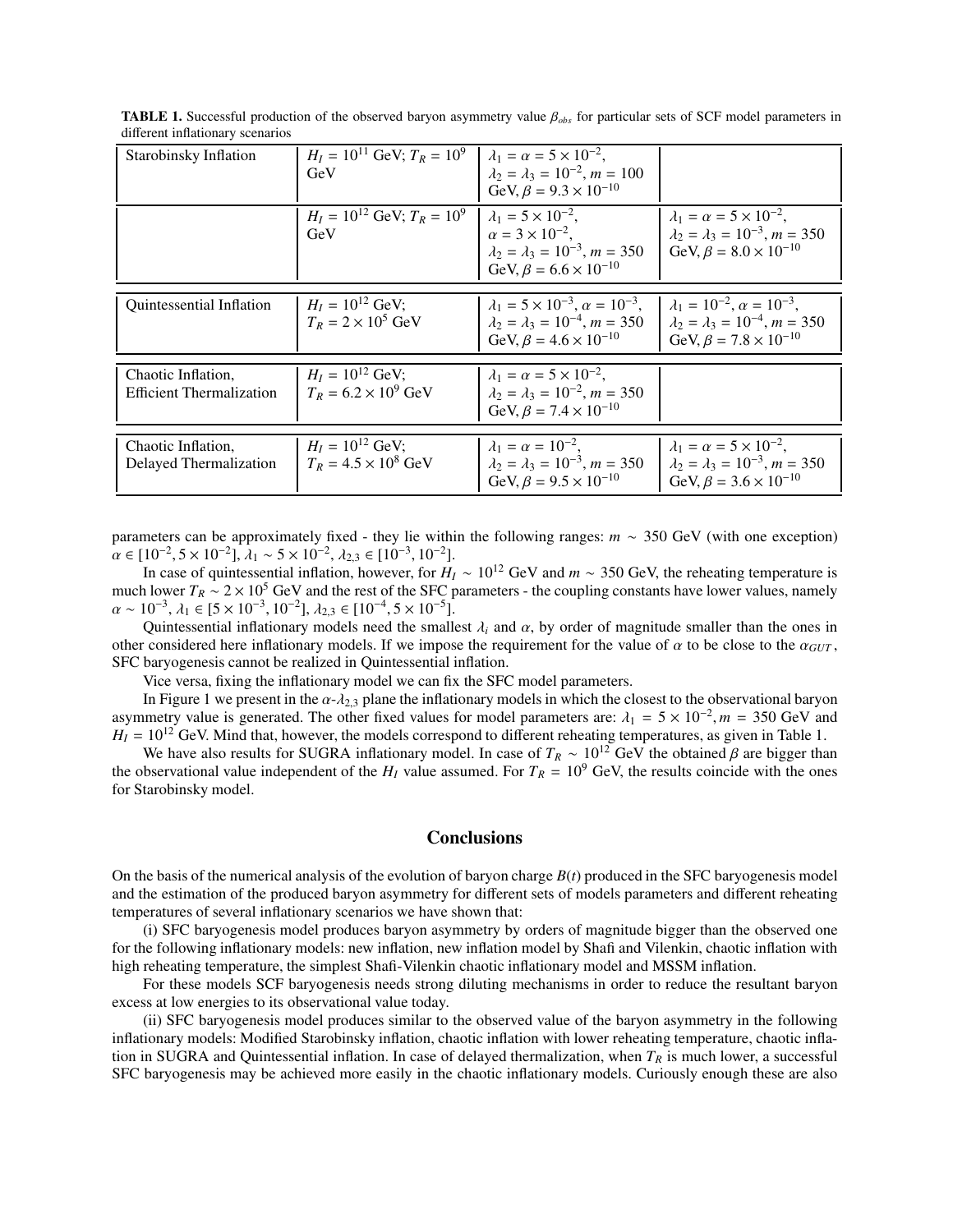

FIGURE 1. The figure presents different inflationary models in the  $\alpha$ - $\lambda_{2,3}$  plane for which successful SFC baryogenesis is achieved for the following parameters:  $\lambda_1 = 5 \times 10^{-2}$ ,  $m = 350$  GeV and  $H_I = 10^{12}$  GeV.

models preferred by the Planck CMB data analysis.

However, choosing for the value of  $\alpha$  the value closest to the  $\alpha_{GUT}$ , it is possible to conclude that SFC baryogenesis cannot be realized in Quintessential inflation.

Vice versa, fixing the inflationary model we can fix the SFC model parameters.

Encouraged by the numerous possibilities of successful  $\beta$  generation found for the discussed in this work inflationary models, we consider it interesting to continue the study SFC baryogenesis model in other inflationary models and also to expand the numerical analysis towards higher values of *m* and *H<sup>I</sup>* . The latter is necessary because there exist models, like power law inflation, braneworld inflation, quintessential power law inflation, etc. which require higher than the upper bound used in our analysis values of  $H_I$ , i.e. higher than  $H_I \sim 10^{12}$  GeV.

## ACKNOWLEDGMENTS

We acknowledge the partial financial support by project DN18/13-12.12.2017 of the Bulgarian National Science Fund of the Bulgarian Ministry of Education and Science.

## REFERENCES

- [1] Linde A., Phys. Scripta T117, 40, (2005).
- [2] Dolgov A., Kirilova D., Sov. J. Nucl. Phys. 51, 172, (1990).
- [3] Felder G., Kofman L., Linde A., JHEP 0002, 027, (2000).